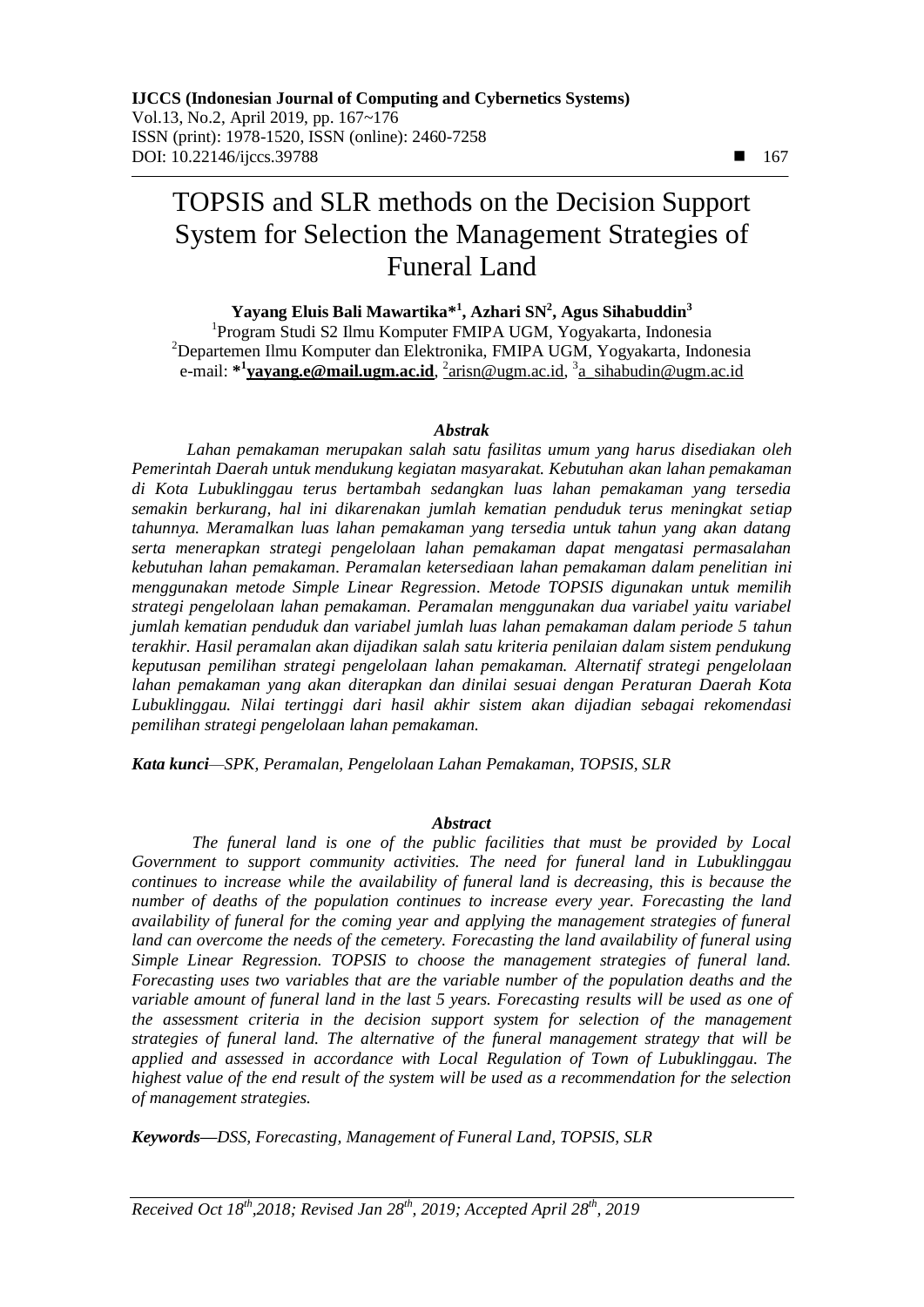### 1. INTRODUCTION

Lubuklinggau is a city at the level of the westernmost district of the province of South Sumatra. The area of the city of Lubuklinggau is based on Law No. 7 of 2001 covering an area of  $401.50 \text{ km}^2$  or  $40,150$  ha covering 8 sub-districts and 72 villages. Lubuklinggau City has a population of 222,870 people [1]. The level of population density in the city of Lubuklinggau is increasing every year. The increase in population density in an area has an impact on increasing land requirements, while the available land has diminished due to the rapid population growth. Increasing land requirements will cause problems in providing land for public facilities. One of the public facility that is a problem in the City of Lubuklinggau is funeral land because the slow sea funeral land will be full while the burial ground is limited and cannot continue to accommodate the deceased population in the future.

The Lubuklinggau City Population and Civil Registration Service project the number of deaths per year from 2018-2035 to increase every year. Meanwhile, according to data from the Lubuklinggau City Housing and Settlement Agency, the area of the cemetery in the city of Lubuklinggau in 2015 was 3,386,881 m2 with grave conditions that had begun to be filled in several locations and feared that the burial land would be exhausted and could not accommodate the population who died.

Limitations of land for the funeral can cause problems if management of the cemetery is not immediately carried out. Therefore, it is necessary to implement a funeral land management strategy to overcome the limitations of the cemetery land. To choose the right funeral land management strategy based on assessment criteria, a decision support system is needed in choosing a funeral land management strategy.

The amount of funeral land availability is a factor behind the need for the implementation of funeral land management strategies to overcome the limitations of funerals land in the future, but at this time information on the number of available burial grounds is not yet known, so it is not known how much the available funeral area for the year will come that requires the implementation of the funeral land management strategy. Therefore, before choosing a funeral land management strategy, first calculate how much funeral land is available for the coming year by applying the forecasting system for the funeral land availability. With this forecasting system, decision makers can find out how much funeral land is available so that they can choose the right funeral land management strategy based on the results of the forecasting area of the cemetery.

Several studies have been conducted regarding the application of the TOPSIS method and the application of the Simple Linear Regression method. The research included: uses the TOPSIS method to get drugs that match the type of disease [2], to get the best employee ranking [3], to choose student street vendors [4], to determine the priority of home conditions [5], to design a novel performance evaluation model [6], to choose freshwater fish farming research [7]. Research [8] uses the Linear Regression method to forecast electricity prices for the future. Research [9] uses the Linear Regression method to predict future crimes.

In this study forecasting with Simple Linear Regression is used to predict the availability of funeral land, the forecasting results will be used as one of the decision support criteria for choosing a funeral land management strategy. Furthermore, implementing a decision support system using the TOPSIS method is expected to assist decision makers in choosing a funeral land management strategy.

## 2. METHODS

*2.1 Literature Review*

# *2. 1.1 Decision Support System*

Decision support system is used as a tool for decision-makers to expand the capabilities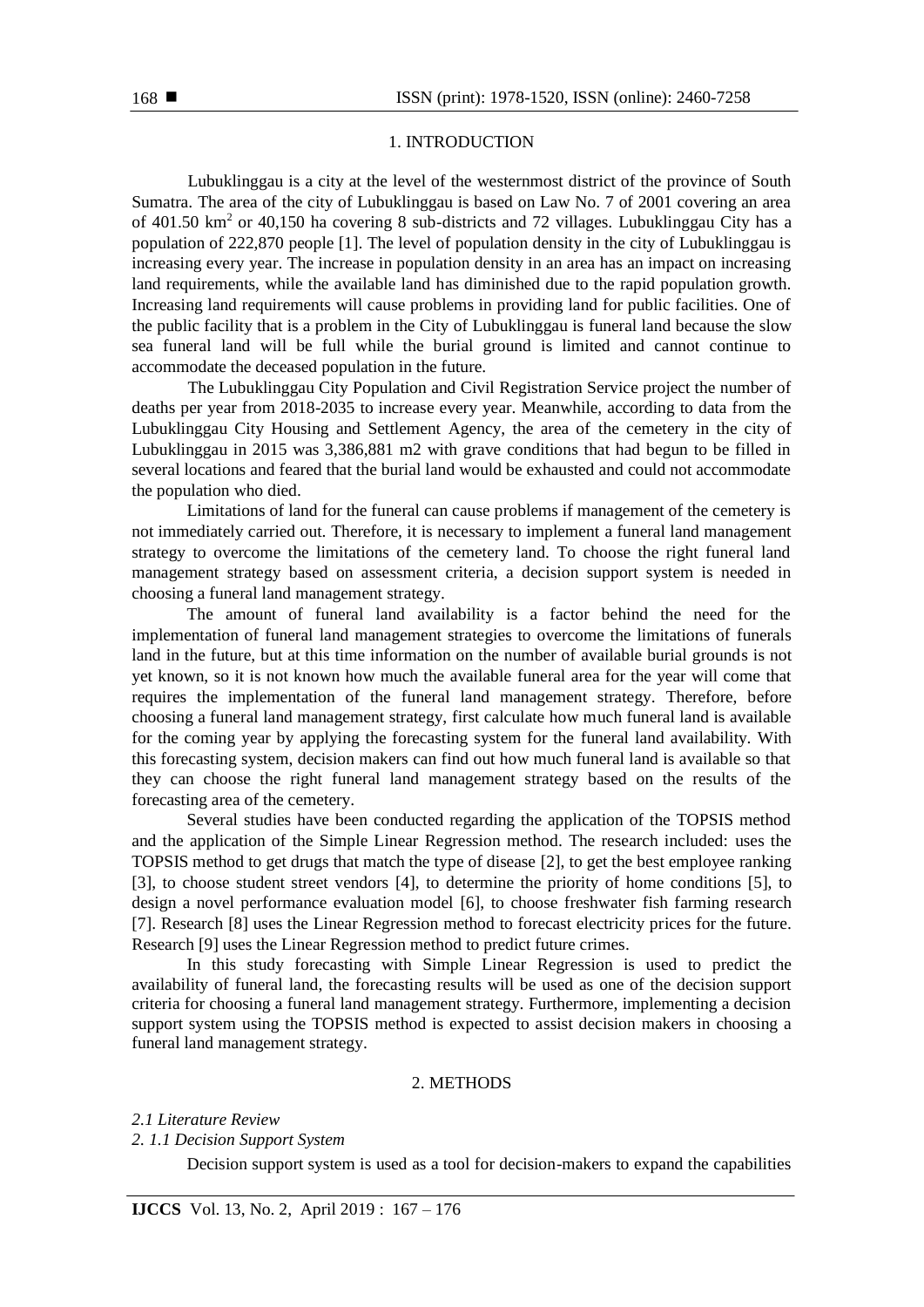of decision makers, but not to replace the judgment of decision makers. DSS is intended for decisions that require assessment or for decisions that cannot be supported by the algorithm at all. SPK is expanding rapidly, from just a personal support tool to a commodity that is used together [10].

#### *2.1.2 Technique for Order Preference by Similarity to Ideal Solution (TOPSIS)*

The principle of TOPSIS is that the chosen plan must be as close as possible to the positive ideal solution and as far as possible from the negative ideal solution. TOPSIS will rank alternatives based on the priority of the relative proximity value of an alternative to a positive ideal solution. The alternatives that have been ranked are then used as a reference for decisionmakers to choose the best solution they want. This method is widely used to solve practical decisions. This is because the concept is simple and easy to understand, the computation is efficient, and has the ability to measure the relative performance of decision alternatives [10].

The calculation steps in the TOPSIS method are as follows:

- a. Make a normalized decision matrix
- b. Make a weighted normalized decision matrix
- c. Determine positive ideal solutions and negative ideal solutions
- d. Determine the distance between the values of each alternative with positive ideal solutions and negative ideal solutions
- e. Determine preference values for each alternative

# *2.1.2.1 Make a Normalized Decision Matrix*

TOPSIS requires performance ratings for each alternative on each normalized criterion. The normalized matrix is formed from equation (1) and the normalized matrix form in equation (2).

$$
r_{ij} = \frac{x_{ij}}{\sqrt{\sum_{i=1}^{m} x_{ij}^2}}
$$
 (1)

$$
R = \begin{bmatrix} r_{11} & r_{12} & \dots & r_{1n} \\ r_{21} & r_{22} & \dots & r_{2n} \\ r_{m1} & r_{m2} & \dots & r_{mn} \end{bmatrix}
$$
 (2)

Clause:

 $R =$ Normalized matrix

 $r_{ij}$  The value element of the normalized matrix

 $x_{ij}$  Element values for each criterion or sub-criteria of alternatives

 $m =$ Alternative number

 $n =$  Number of criteria or subcriteria

#### *2.1.2.2 Make a Normalized Decision Matrix Weighted*

Equation (3) is used to calculate the normalized weight rating and the normalized matrix form is weighted in equation (4).

$$
y_{ij} = w_j r_{ij} \tag{3}
$$

$$
Y = \begin{bmatrix} W_1 r_{11} & W_2 r_{12} & W_3 r_{13} & \dots W_n r_{1n} \\ W_1 r_{m1} & W_2 r_{m2} & W_3 r_{m3} & \dots W_4 r_{m4} \end{bmatrix}
$$
 (4)

Clause:

 $Y =$ The normalized matrix is weighted

 $y_{ij}$  The value element of the normalized matrix is weighted

 $w_i$  = The preference weight value for each criterion or subcriteria

 $m =$  Alternative number

 $n =$ Number of criteria or subcriteria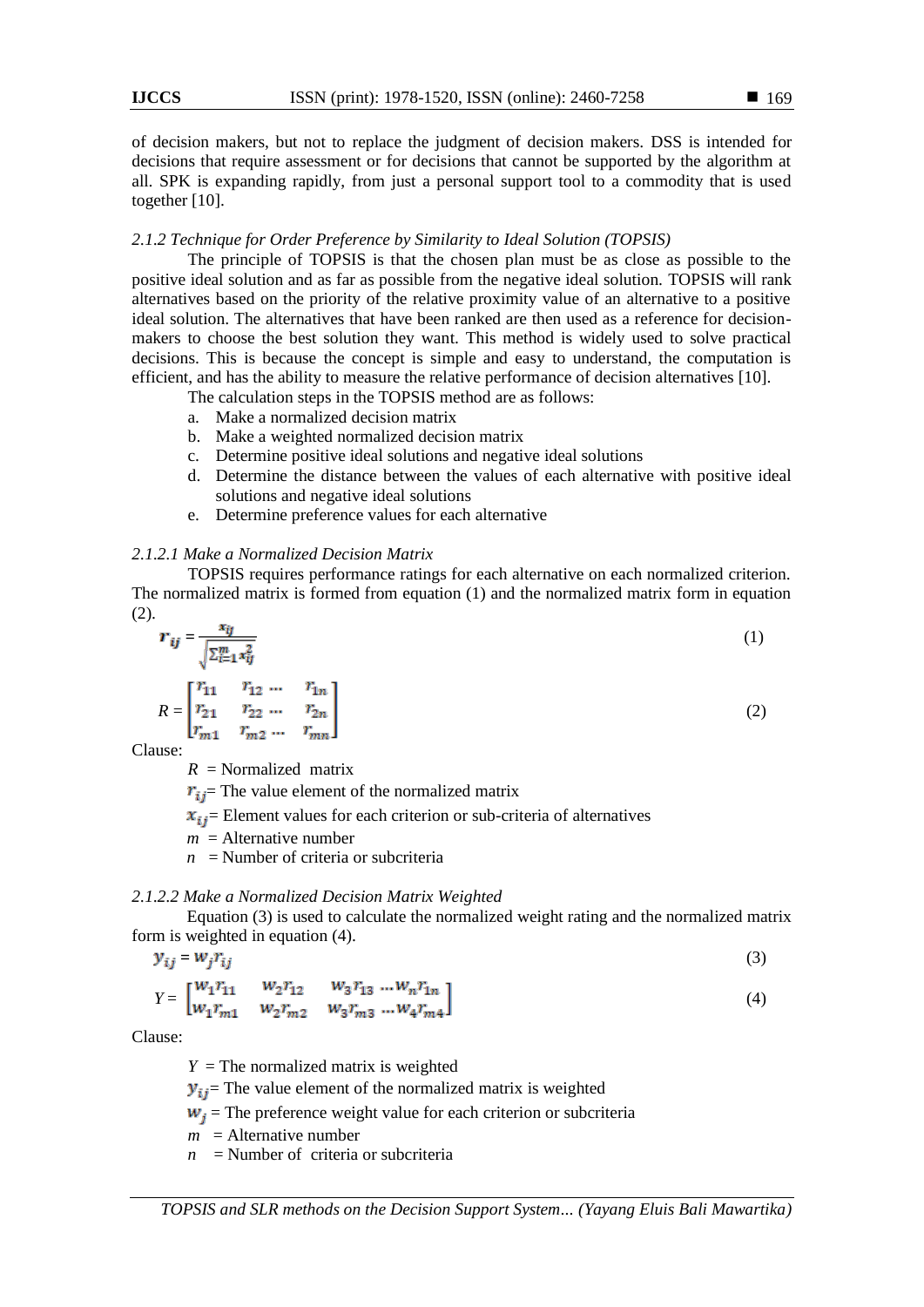*2.1.2.3 Determine Positive Ideal Solutions and Negative Ideal Solutions*

Positive ideal solutions and negative ideal solutions can be determined based on the normalized weight rating of equation (3). It should be noted the conditions in equation (5) and equation (6) in order to calculate the value of an ideal solution by first determining whether it is a benefit or a cost.

$$
A^+ = (y_1^+, y_2^+, \dots, y_n^+) \tag{5}
$$

$$
A = (y_1^-, y_2^-, \dots, y_n^-) \tag{6}
$$

Requirement:

$$
y_i^+ = \n\begin{cases} \n\max y & \text{if } j \text{ is the benefit attribute} \\ \n\text{if} & \text{min } y \\ \n\text{if } j \text{ is the cost attribute} \n\end{cases}
$$

$$
y_i = \begin{cases} \min y, & if j \text{ is the cost attribute} \\ \text{if } \max y, & if j \text{ is the benefit attribute} \\ \text{if } \text{if } j \text{ is the benefit attribute} \end{cases}
$$

*2.1.2.4 Determine The Distance between The Values of Each Alternative with Positive Ideal Solutions and Negative Ideal Solutions*

Alternative distance  $(D_i^+)$  with the positive ideal solution is formulated in equation (7).

$$
D_i^+ = \sqrt{\sum_{j=1}^n (y_{ij}^+ - y_j)^2}
$$
 (7)

Clause:

 $i =$  worth 1 to *m* is a lot of alternatives  $n =$ Number of criteria or subcriteria

Alternative distance  $(D_i)$  with the negative ideal solution is formulated in equation (8).

$$
D_i^- = \sqrt{\sum_{j=1}^n (y_j - y_{ij}^-)^2}
$$
 (8)

Clause:

 $i =$  worth 1 to *m* is a lot of alternative

 $n =$  Number of criteria or subcriteria

*2.1.2.5 Determine Preference Values for Each Alternative* 

Preference values *(Vi)* for each alternative is formulated in equation (9).

$$
Vi = \frac{D_i^-}{D_i^- + D_-^+}
$$
\n<sup>(9)</sup>

Clause:

 $i =$  worth 1 to *m* is a number of alternative  $D =$  alternative distance

#### *2.1.3 Forecasting*

Forecasting is the process of predicting the future. Forecasting is a combination of art and science in estimating the conditions in the future, by projecting past data into the future using mathematical models and subjective estimates [11].

#### *2.1.3.1 Linear Regression Analysis*

One forecasting model included in the associative forecasting method is linear regression analysis. Regression analysis is a mathematical equation that allows predicting the values of a variable not free from the values of one or more independent variables [12]. Linear regression consists of two, namely simple linear regression with one independent variable and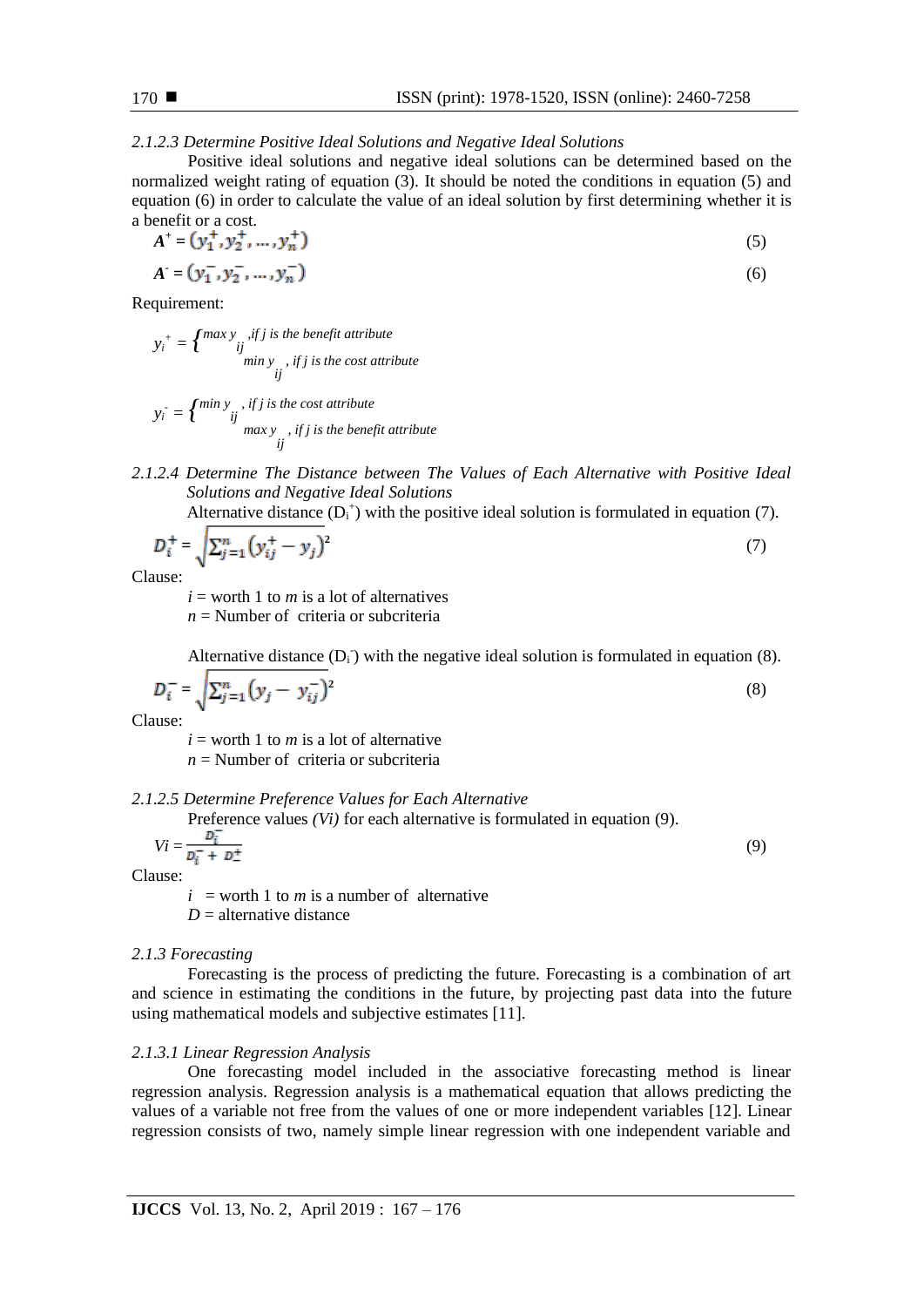#### *2.1.3.2 Simple Linear Regression*

*Simple Linear Regression* is a regression equation where the independent variables are scalar. Simple linear regression analysis is used to determine the effect of one independent variable on one related variable [12].

The calculation steps for the Simple Linear Regression method are as follows:

- a. Identify the cause (*x*) and effect variables (*y*)
- b. Calculate  $x^2$ , *xy* and total respectively
- c. Calculate the value of *b*
- d. Calculate the value of *a*
- e. Calculate the forecasting of the causal variables against the variables due to regression

The regression equation used in Simple Linear Regression is equation (10). Whereas to find the value of a using equation (11) and the value of b using equation (12).

 $y' = a + bx$  (10)

$$
a = \frac{\sum y - b \sum x}{(11)}
$$

$$
b = \frac{n \sum (x, y) - \sum x \sum y}{n \sum x^2 - (\sum x)^2} \tag{12}
$$

Clause:

*y* = Dependent variable (cause variable)

 $a =$ Constant

 $b =$ variable coefficient *X* 

 $x =$ Independent variable (effect variable)

#### *2.2 System Architecture*

The system architecture used in decision support systems for the selection of funeral land management strategies based on the results of forecasting the availability of funeral land is a relationship that can be seen between the components related to the system. The software used to process the data is MySQL, TOPSIS method is used as a method for choosing a funeral land management strategy, the user interface subsystem used is a web-based interface using PHP, and the user who will use the system is the admin and chairman. The system architecture can be seen in Figure 1.



Figure 1 System Architecture of Decision Support System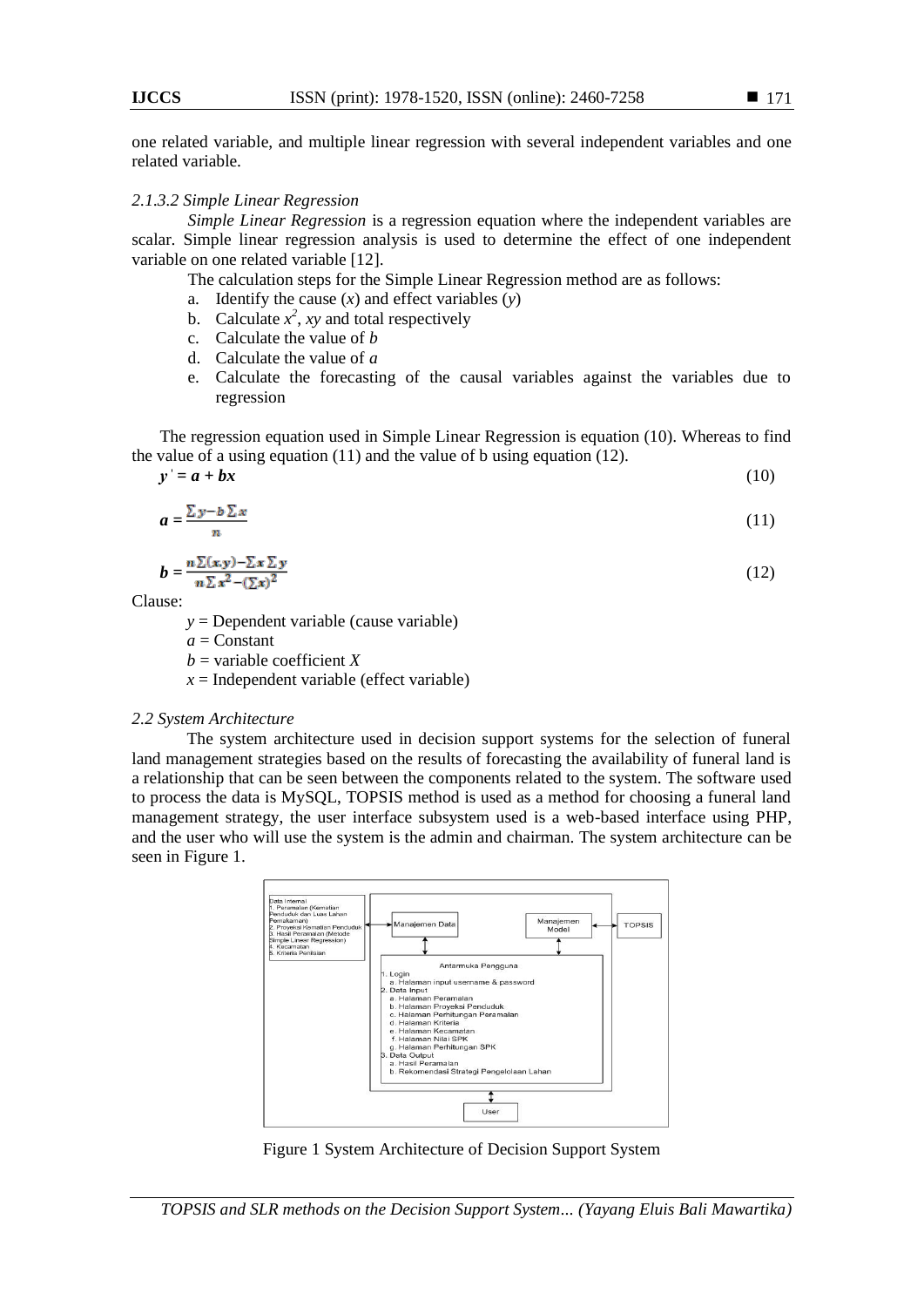#### 3. RESULTS AND DISCUSSION

#### *3.1 Calculation of Forecasting of Funeral Land Availability*

The forecasting process is the first step carried out in the workflow of the decision support system for the selection of funeral land management strategies based on the results of forecasting the availability of funeral land. Forecasting the availability of funeral land using the Simple Linear Regression method.

The Simple Linear Regression method is one of the forecasting methods that performs forecasting by knowing the influence of the causal variables on the consequent variables. The variables used in forecasting the availability of funeral land are the number of deaths as the cause variable (*X*) and the size of the funeral area as a consequence variable (*Y*). From these two variables, an analysis of the effect of population mortality on the area of the cemetery will be carried out, which results in a large number of available funeral grounds for the coming year.

The data used in forecasting the funeral land availability are population mortality data and funeral land area data in the last 5 years to predict the availability of funeral land in the next 5 years, and in the example calculation below forecasting is carried out in Lubuklinggau Barat I sub-district, forecasting data is presented in Table 1.

| $14010 + 10100$          |      |                        |                         |  |  |  |  |
|--------------------------|------|------------------------|-------------------------|--|--|--|--|
| <b>Sub-District Name</b> | Year | Number of Deaths $(X)$ | Funeral Land (ha) $(Y)$ |  |  |  |  |
| Lubuklinggau Barat I     | 2013 |                        | 81,8679                 |  |  |  |  |
|                          | 2014 | 118                    | 81.6644                 |  |  |  |  |
|                          | 2015 | 183                    | 81.4609                 |  |  |  |  |
|                          | 2016 | 244                    | 81.2574                 |  |  |  |  |
|                          | 2017 | 279                    | 81.0537                 |  |  |  |  |

Table 1 Forecasting Data

Based on Table 1 it is known that the cause variable  $(X)$  is the number of deaths, and the consequent variable (*Y*) is the funeral land, the next step is to calculate  $x^2$ , *xy* and the total of each. The variable  $x^2$  is obtained from the process of lifting data on the variable *x*, while the variable *xy* is obtained from the process of multiplying the data on the variable *x* with the variable *y*. After getting the calculation results from all of these variables, then do the total sum of each variable. The results of variable calculations are shown in Table 2.

| $1$ avit $2 \nu$ allable Calculation |               |          |        |             |  |  |  |
|--------------------------------------|---------------|----------|--------|-------------|--|--|--|
| Year                                 |               |          |        | $X_{\rm V}$ |  |  |  |
| 2013                                 | 93            | 81,8679  | 8649   | 7613,7147   |  |  |  |
| 2014                                 | 118           | 81,6644  | 13924  | 9636,3992   |  |  |  |
| 2015                                 | 183           | 81.4609  | 33489  | 14907,3447  |  |  |  |
| 2016                                 | 244           | 81.2574  | 59536  | 19826,8056  |  |  |  |
| 2017                                 | 279           | 81,0537  | 77841  | 22613,9823  |  |  |  |
| Total $(5)$                          | 917           | 407,3043 | 193439 | 74598,2465  |  |  |  |
|                                      | 840889<br>$=$ |          |        |             |  |  |  |

Table 2 Variable Calculation

The next step is to calculate the value of *a* and *b* using equation (11) and equation (12) by entering the calculation results from Table 2. The results of calculating a and b values are presented in Table 3.

$$
b = \frac{n \sum (x,y) - \sum x \sum y}{n \sum x^2 - (\sum x)^2}
$$
  
=  $\frac{5 (74598,2465) - (917) (407,3043)}{5 (193439) - (840889)}$   
=  $\frac{372991,233 - 373498,0431}{967195 - 840889}$   
=  $\frac{-506,8106}{126306}$   
=  $-0,0040126$   
 $a = \frac{\sum y - b \sum x}{n}$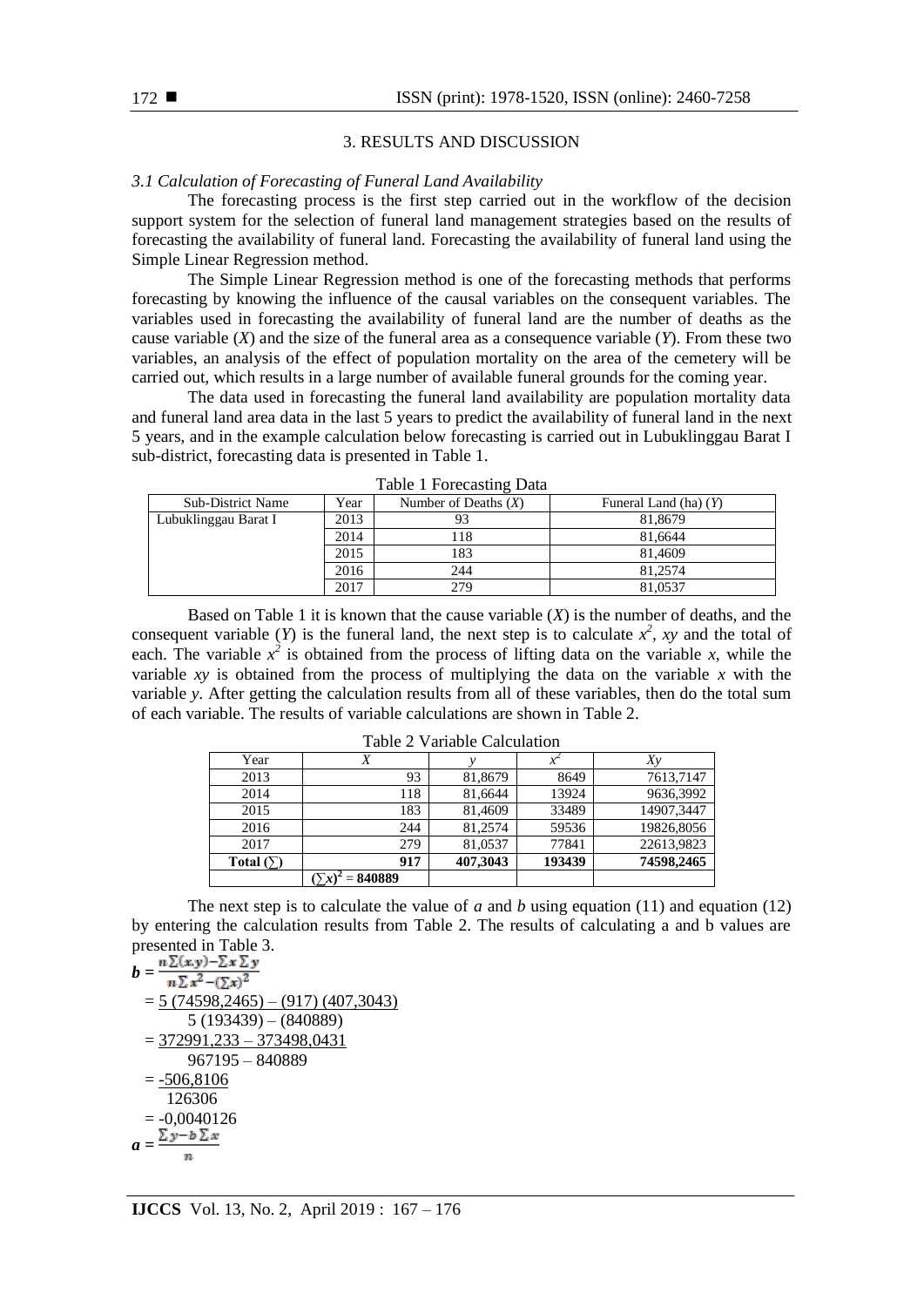$$
=\frac{407,3043 - (-0,0040126)(917)}{5}
$$

$$
= \frac{407,3041 - (-3,67717)}{5}
$$

$$
= \frac{410,98147}{5}
$$

 $= 82,196294$ 

| Table 3 Results of Calculation of Value a and Value b |              |                   |  |  |  |  |
|-------------------------------------------------------|--------------|-------------------|--|--|--|--|
| <b>Sub-District Name</b>                              | Value of $a$ | Value of <i>b</i> |  |  |  |  |
| Lubuklinggau Barat I                                  | 82.196294    | $-0.0040126$      |  |  |  |  |

Based on Table 3 it is known that the value of *a* is 82.196294 and the value of *b* is -0.0040126, the value of *a* and the value of *b* will be used in the regression calculation process to predict the availability of funeral land using equation (10).

 $Y' = a + bX$ 

*Y* = 82,196294 + (-0,00401) *X*

Variable *X* is the population mortality for the coming year. The population mortality rate for the coming year is obtained from the data of the projected mortality rate of the population of Lubuklinggau City. Death projection data are presented in Table 4.

| Tuble T Death I Tolection Dutu |                      |  |  |  |  |  |
|--------------------------------|----------------------|--|--|--|--|--|
| Year                           | Projected Dearh Rate |  |  |  |  |  |
| 2018                           | 333                  |  |  |  |  |  |
| 2019                           | 382                  |  |  |  |  |  |
| 2020                           | 432                  |  |  |  |  |  |
| 2021                           | 482                  |  |  |  |  |  |
| 2022                           | 532                  |  |  |  |  |  |
|                                |                      |  |  |  |  |  |

Table 4 Death Projection Data

Forecasting the variable causes with variables due to the forecasting process is: if the population mortality rate in Lubuklinggau Barat I sub-district in 2018 totaled 333 people, what is the area of burial land remaining for 2018? The forecasting results are presented in Table 5.

 $Y' = a + bX$ 

*Y* = 82,196294 + (-0,00401) (333 jiwa)  $Y = 82,196294 + (-1,33533)$ 

 $Y = 80,860964$  (hektare)

| <b>Sub-District Name</b> | Year | <b>Funeral Land Forecasting Results</b> |
|--------------------------|------|-----------------------------------------|
| Lubuklinggau Barat I     | 2018 | 80,8610                                 |
|                          | 2019 | 80,6645                                 |
|                          | 2020 | 80,4640                                 |
|                          | 2021 | 80,2635                                 |
|                          | 2022 | 80,0630                                 |

After the forecasting process is complete, the results of forecasting the funeral land in Table 5 are used in the assessment of the decision support system to choose the funeral land management strategy on the forecasting outcome criteria.

# *3.2 TOPSIS Calculation*

After the forecasting process is complete, the next step is to calculate the decision support system to choose a funeral land management strategy using the TOPSIS method. In this study alternative or management strategies for the funeral land used are based on the Lubuklinggau City Regional Regulation Number 9 of 2010 which implements a management strategy by carrying out funeral overlap systems, contract systems, structuring tomb plots and opening new funeral lands.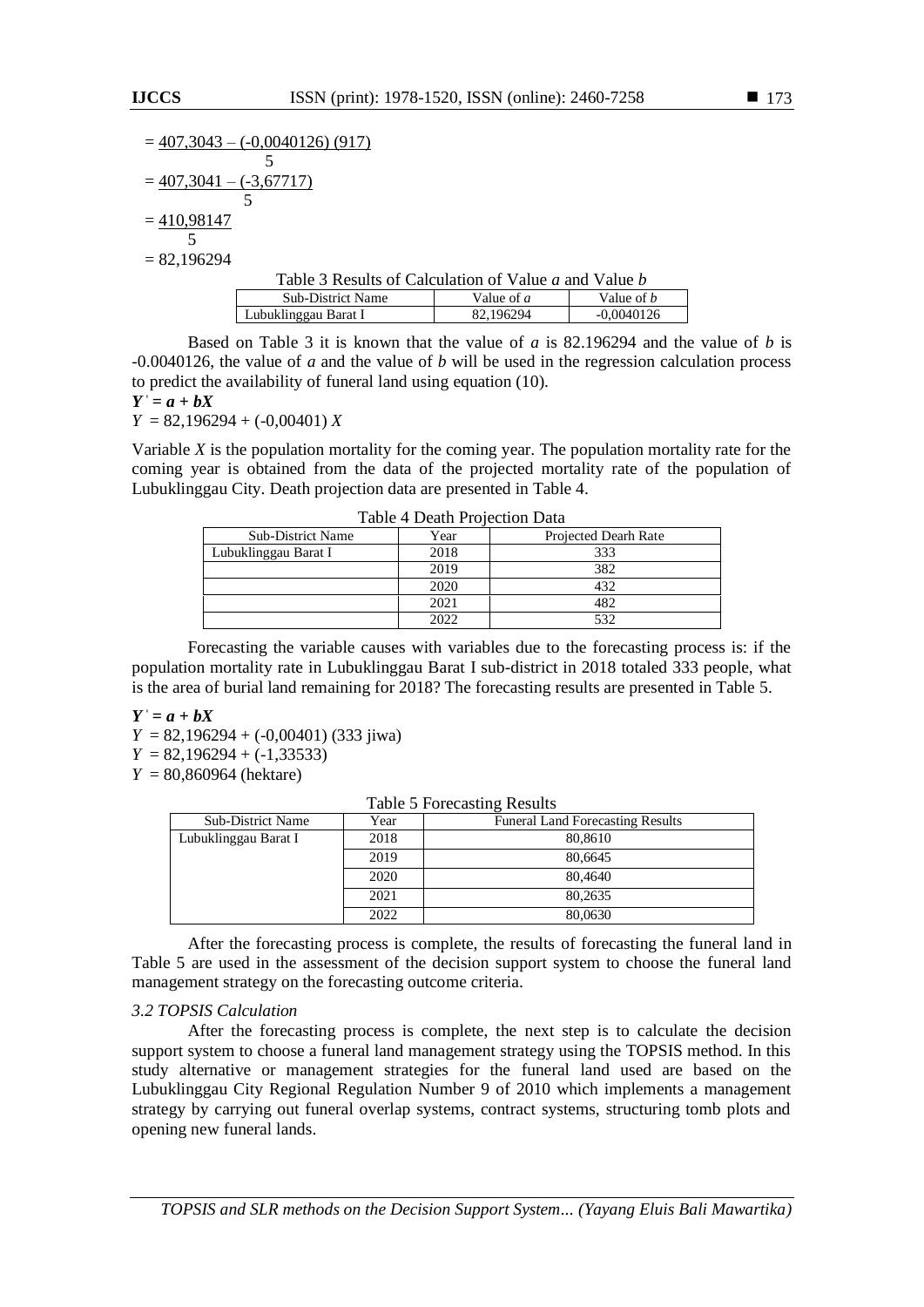The number of criteria used is 6 criteria. In the calculation example below, the assessment was conducted in Lubuklinggau Barat I Subdistrict, the value entered by the decision maker in this case, the funeral cation is presented in Table 6, while in Table 7 is the weight of each criterion.

| Table o Anchian ve Value III Lach Chicha |             |        |                |    |                |    |  |  |
|------------------------------------------|-------------|--------|----------------|----|----------------|----|--|--|
|                                          |             | C2     | C <sub>3</sub> | C4 | C <sub>5</sub> | Cб |  |  |
| A1                                       | 41000000000 | 180000 | 213542         | 10 | 10             | 10 |  |  |
| A2                                       | 250000      | 50000  | 424303         |    |                |    |  |  |
| A3                                       | 300000      | 275000 | 210575         |    |                |    |  |  |
| A4                                       | 20354000000 | 150000 | 102800         |    |                |    |  |  |

Table 6 Alternative Value in Each Criteria

| Code           | Statement                  | Code           | <b>Statement</b>             |
|----------------|----------------------------|----------------|------------------------------|
| $\mathbf{A}1$  | New Land                   | C2             | <b>Retribution Cost</b>      |
| A <sub>2</sub> | <b>Overlapping System</b>  | C <sub>3</sub> | Carrying Power Effectiveness |
| A <sub>3</sub> | <b>Contract System</b>     | C4             | <b>Environmental Impact</b>  |
| A4             | Graveyard Arrangement      | C <sub>5</sub> | Custom                       |
| C <sub>1</sub> | <b>Implementation Cost</b> | C6             | <b>Community Psychology</b>  |

|  |  | Table 7 Weight of Each Criteria |  |
|--|--|---------------------------------|--|
|--|--|---------------------------------|--|

| - 62 163 |  |                                              |  |
|----------|--|----------------------------------------------|--|
|          |  | $0.18$   0.12   0.4   0.15   0.0675   0.0825 |  |

Based on the steps to calculate the TOPSIS method, the first step is to calculate the normalized matrix using equation (1).

Examples of normalization of alternative values for criterion 1 (implementation costs):

$$
\frac{x_{ij}}{\sqrt{\sum_{i=1}^{m} x_{ij}^2}}
$$
 Maka  $r_{11} = \frac{41000000000}{45774286626} = 0,895699377$ 

The normalization results of the four alternatives are shown in Table 8.

Table 8 Normalization Results

|    |             | C2          | C3          | C4          | C5          | C6          |
|----|-------------|-------------|-------------|-------------|-------------|-------------|
| A1 | 0.895699377 | 0.493521266 | 0.403165788 | 0.813788459 | 0.755928946 | 0.887356509 |
| A2 | 0.000005462 | 0.137089241 | 0.801081067 | 0.406894229 | 0.377964473 | 0.443678255 |
| A3 | 0.000006554 | 0.753990823 | 0.397564112 | 0.081378846 | 0.377964473 | 0.088735651 |
| A4 | 0.444660125 | 0.411267722 | 0.194085674 | 0.406894229 | 0.377964473 | 0.088735651 |

The next step is to calculate the normalized weighted matrix using equation (3). The weight normalization matrix is the result of the weight of the predetermined criteria with the value obtained from the calculation of the normalization matrix.

An example of normalization is weighted for alternatives 1 \* weights criteria:

 $y_{ij} = w_j r_{ij} = Y_{11} = W_1 r_{11} = (0.18) (0.895699377) = 0.161225888$ 

Table 9 shows the results of the multiplication between normalization values in Table 8 with the weighting criteria in Table 7.

Table 9 Normalized Weighted Results

|                |             | C2          | C <sub>3</sub> | C4          | C5          | C6          |  |  |  |
|----------------|-------------|-------------|----------------|-------------|-------------|-------------|--|--|--|
| A1             | 0.161225888 | 0.059222552 | 0.161266315    | 0.122068269 | 0.051025204 | 0.073206912 |  |  |  |
| A2             | 0.000000983 | 0.016450709 | 0.320432427    | 0.061034134 | 0.025512602 | 0.036603456 |  |  |  |
| A <sub>3</sub> | 0.000001180 | 0.090478899 | 0.159025645    | 0.012206827 | 0.025512602 | 0.007320691 |  |  |  |
| A4             | 0.080038822 | 0.049352127 | 0.07763427     | 0.061034134 | 0.025512602 | 0.007320691 |  |  |  |

After getting weighted normalization, the next step is to calculate positive ideal solutions and negative ideal solutions. To find positive ideal solutions using equation (5) and to find negative ideal solutions using equation (6).

Example calculation process: If Criteria  $=$  Benefit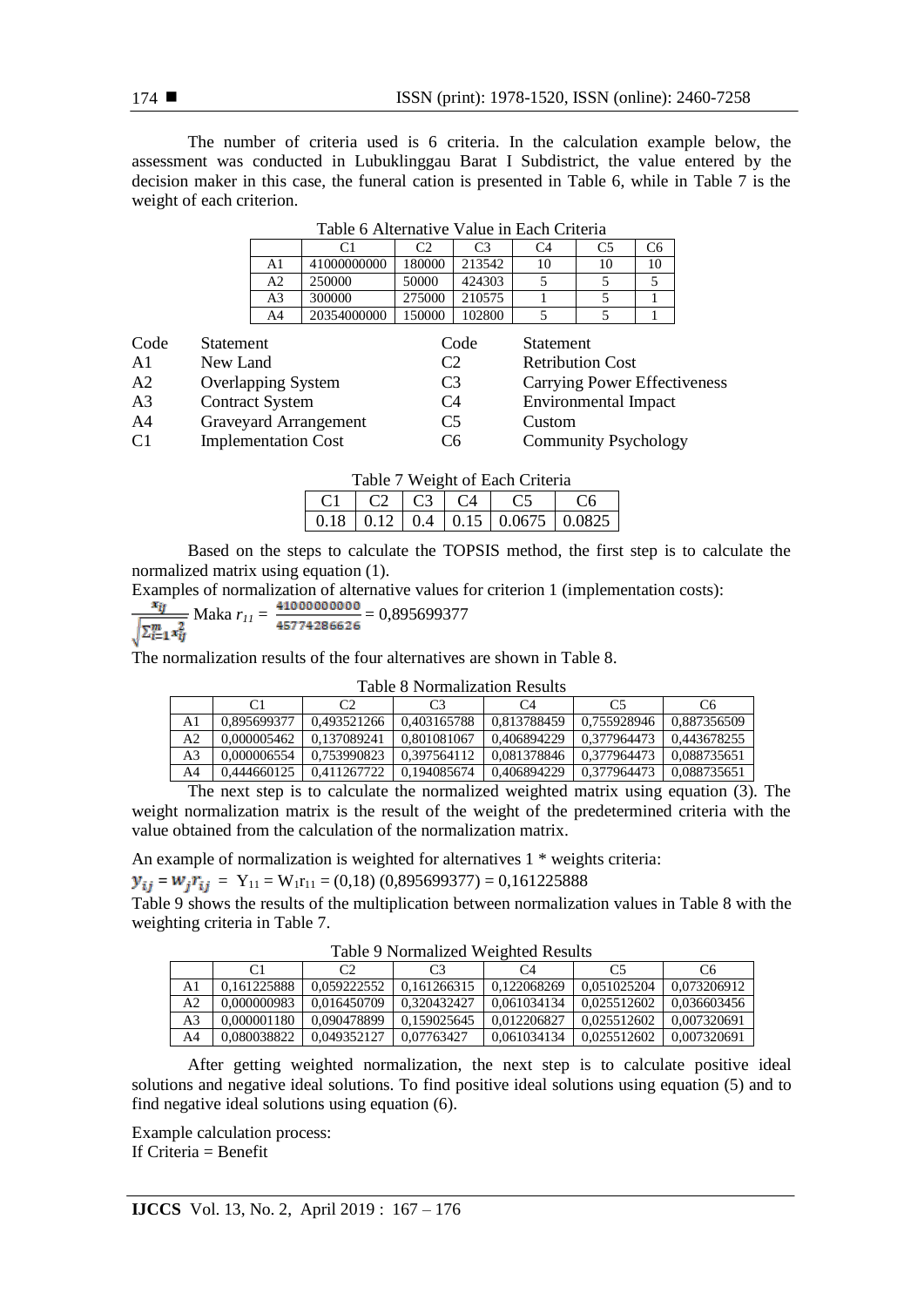|                                                                              | Then the positive ideal solution $(A+)$ = the maximum value of the four alternatives in each criteria.                             |  |  |
|------------------------------------------------------------------------------|------------------------------------------------------------------------------------------------------------------------------------|--|--|
| A+ (Carrying Power Effectiveness)                                            | $= MAX (0, 161266315; 0, 320432427; 0, 159025645;$<br>0,07763427)                                                                  |  |  |
|                                                                              | $= 0.320432427$                                                                                                                    |  |  |
| If Criteria $=$ Cost                                                         |                                                                                                                                    |  |  |
|                                                                              | Then the positive ideal solution $(A +)$ = the minimum value of the four alternatives in each criteria.                            |  |  |
| $A+$ (Implementation Cost)                                                   | $=$ MIN (0.161225888; 0.000000983; 0.000001180;                                                                                    |  |  |
|                                                                              | 0,080038822)                                                                                                                       |  |  |
|                                                                              | $= 0,000000983$                                                                                                                    |  |  |
| If Criteria $=$ Benefit                                                      |                                                                                                                                    |  |  |
| Then the negative ideal solution $(A-)$<br>A- (Carrying Power Effectiveness) | $=$ the minimum value of the four alternatives in each criteria.<br>$=$ MIN (0,161266315; 0,320432427; 0,159025645;<br>0,07763427) |  |  |
|                                                                              | $= 0.07763427$                                                                                                                     |  |  |
| If Criteria $=$ Cost                                                         |                                                                                                                                    |  |  |
| Then the negative ideal solution (A-)<br>criteria.                           | $=$ the maximum value of the four alternatives in each                                                                             |  |  |
| A- (Implementation Cost)                                                     | $= MAX (0, 161225888; 0,000000983; 0,000001180;$<br>0,080038822)                                                                   |  |  |
|                                                                              | $= 0.161225888$                                                                                                                    |  |  |
|                                                                              |                                                                                                                                    |  |  |

The results of the calculation of the determination of positive ideal solutions and negative ideal solutions in each criterion are presented in Table 10.

Table 10 Positive Ideal Solutions and Negative Ideal Solutions

| 0.000000983 | $0.090478899$ $0.320432427$ |            | 0.012206827 | 0.051025204   0.073206912 |             |
|-------------|-----------------------------|------------|-------------|---------------------------|-------------|
| 0.161225888 | 0.016450709                 | 0.07763427 | 0.122068269 | $\mid 0.025512602 \mid$   | 0.007320691 |

After getting the positive ideal solution and the negative ideal solution, the next step is to determine the alternative distance (Di +) with the positive ideal solution using equation (7), while the alternative distance (Di-) with the negative ideal solution uses equation (8).

#### Example calculation process:

Distance is a positive ideal solution for alternative 1 (D+)

 $(0,000000983 - 0,161225888)^2 + (0,090478899 - 0,059222552)^2 +$  $(0,320432427 - 0,161266315)^2 + (0,012206827 - 0,122068269)^2 +$  $D1+=$  $(0.051025204 - 0.051025204)^2 + (0.073206912 - 0.073206912)^2$  $= 0,253719957$ 

Distance is the ideal negative solution for alternative 1 (D-)

 $\left[\left(0,161225888 - 0,161225888\right)^2 + \left(0,059222552 - 0,016450709\right)^2 + \right]$  $D1 = \sqrt{(0.161266315 - 0.07763427)^2 + (0.1222068269 - 0.122068269)^2 +}$  $+(0.051025204-0.025512602)^2$  $+$  (0,073206912 - 0,007320691)<sup>2</sup>

```
= 0,117539936
```
The results of the overall calculations obtained are presented in Table 11.

| Alternative            | D+          | D-          |
|------------------------|-------------|-------------|
| New Land               | 0,253719957 | 0,117539936 |
| Overlapping System     | 0,099272276 | 0.29921073  |
| <b>Contract System</b> | 0,176193178 | 0.22398141  |
| Graveyard Arrangement  | 0.272808367 | 0,106766139 |

The final step is to calculate the preference value for each alternative using equation (9).